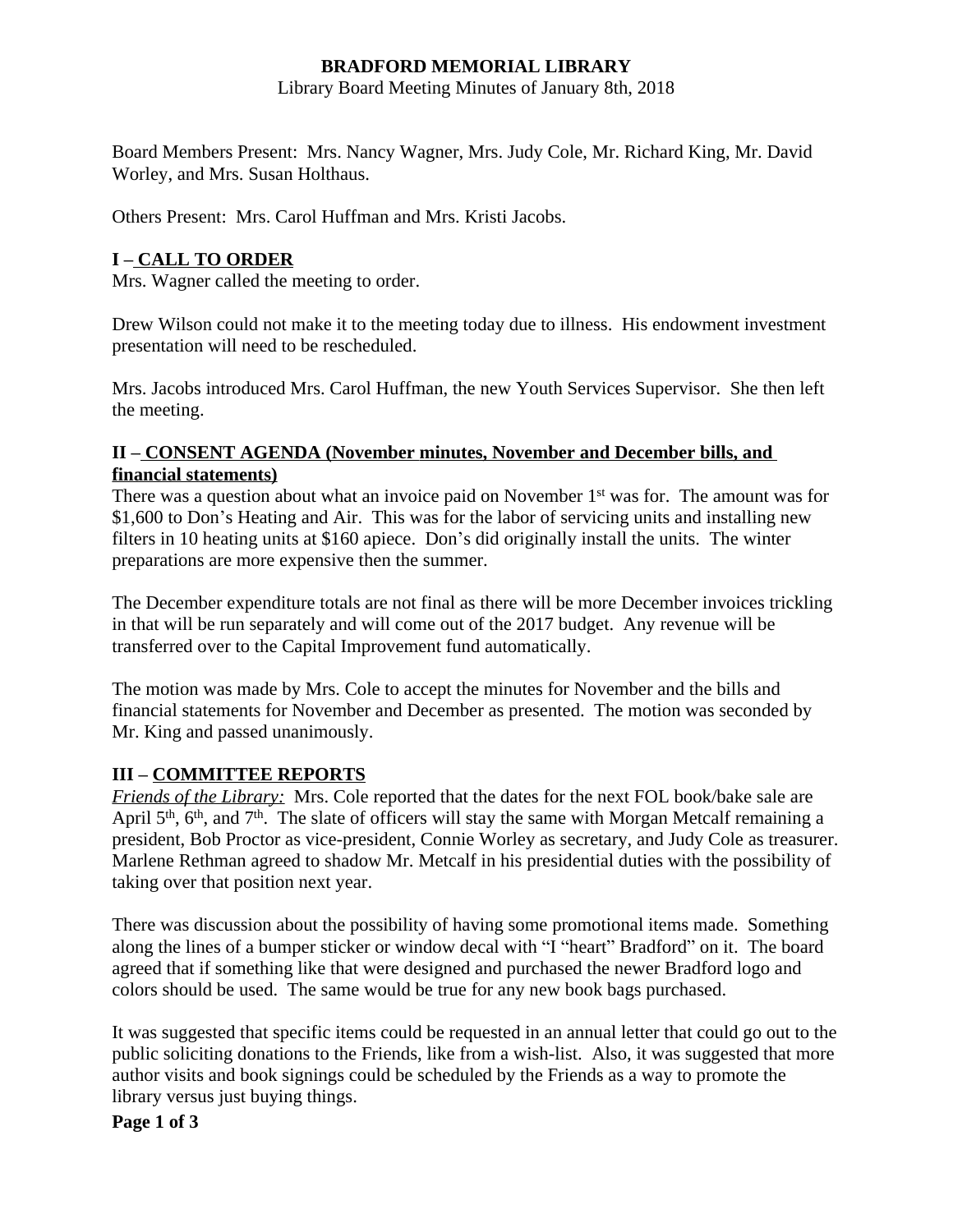## **BRADFORD MEMORIAL LIBRARY**

Library Board Meeting Minutes of January 8th, 2018

A recommendation was made to have a couple of Friends meetings rescheduled throughout the year to a different time of day, as some members cannot make it to the noon meetings.

#### **IV – DIRECTOR'S REPORT**

There is still a board member seat open for applications. Continue to put out the word about that.

Both of the new HVAC units discussed in the last meeting have been installed and are up and running.

The new book-drop was delivered and Kevin from the city came out the next day and installed it.

Mrs. Huffman's first day is today and another new employee, Sydney Sullivan, started last week as a new Circulation Assistant upstairs.

The city changed their policy to pay holidays out of personal leave. This increased the personal leave accrual rate to accommodate these 9 extra days for their full-time employees. Mrs. Jacobs has opted to keep the current plan as is for the library. With the way part-time library employees accrue leave it would end up costing them more leave time to cover holidays than they have. The city does not have part-time employees with benefits so this is not an issue they have to consider. Payroll has told her that keeping the current plan does not create extra work for them so they see no problem with it.

The United Way Allocation Hearing was on January 4<sup>th</sup>. It went well and Mrs. Jacobs and Mrs. Tower should find out how much the Outreach Services will receive for large print books by the end of next week. Mrs. Jacobs mentioned that she will likely apply for an additional mini-grant from the United Way for different programs in the future, like children's programing or a healthy eating with crock-pot type recipes type of program.

In the totals listed on Mrs. Jacob's Director's Report hand out the number listed for items deleted is 3,761. She said that this actually reflects about 3 months' worth of deleted items. This number is not only books but also includes magazines from a year ago and temporary interlibrary loan items no longer being used at Bradford.

### **V – OLD BUSINESS**

There were no topics for discussion under Old Business.

Mrs. Jacobs was asked if the ChromeBooks have arrived and she said not yet.

#### **VI – NEW BUSINESS**

*Personnel Policy Annual Review:* Mrs. Jacobs suggested that item J, titled Time Sheets, on page 4 of the personnel policy, be reviewed and possibly changed.

Currently this item reads: "Each employee is responsible for keeping an accurate account of hours worked on Library time sheets. (Approved 11/22/04)"